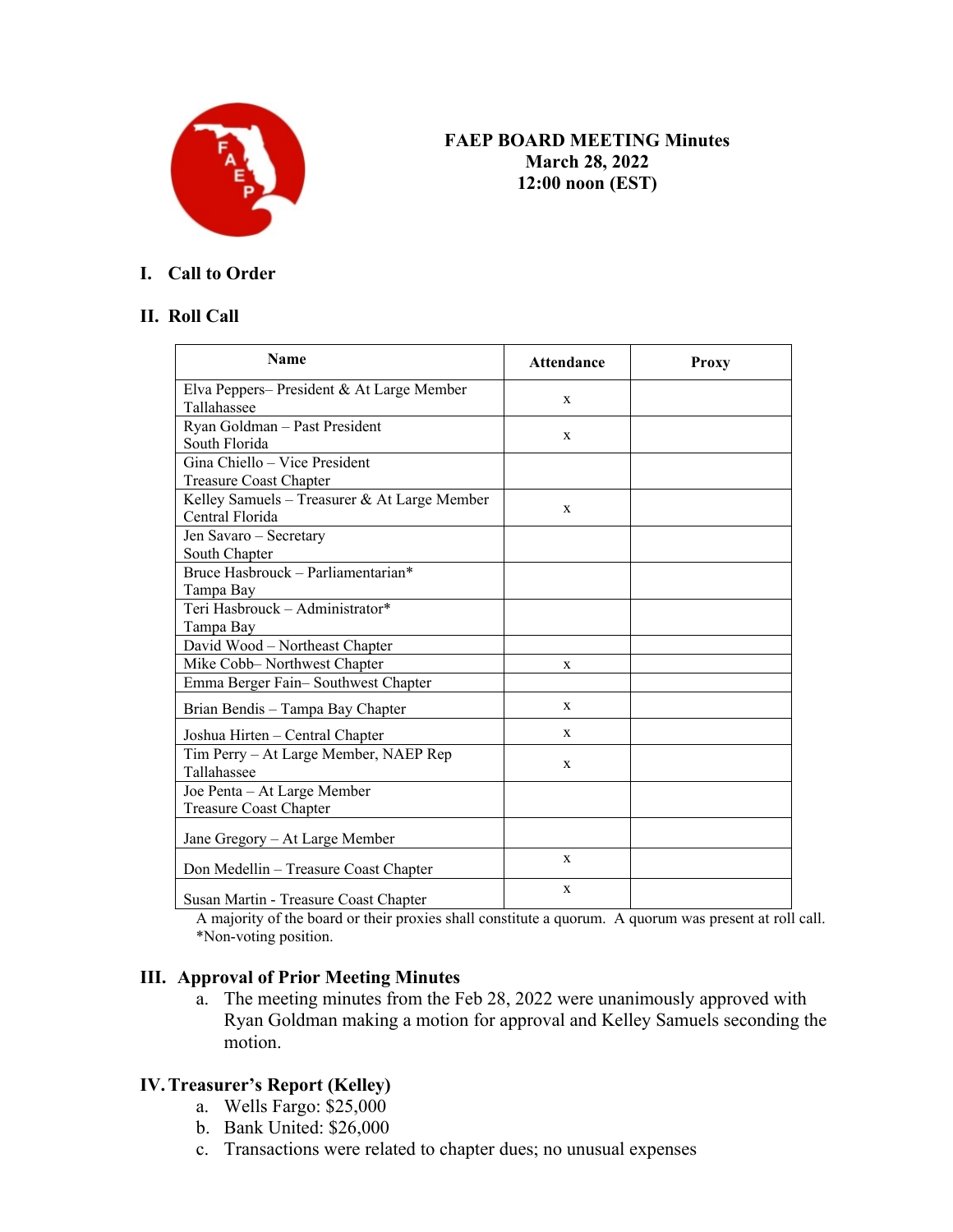- d. May 1<sup>st</sup> Filing Deadline for SunBiz. \$400 penalty, Chapters are responsible for completing this. FAEP will reimburse the registration fee. Bruce to provide guidance.
- e. Elva to forward forms for chapter reimbursements (up to \$1,000) to Kelley who will provide membership fund reimbursement forms directly to each chapter's treasurer.

## **V. Administrator's Report**

- a. Chapter representatives to continue to reach out to non-renewals
- b. Membership is at 672

### **VI. Old Business**

### a. **Conferences**

- **i. 2022** NAEP conference in Fort Lauderdale (Tim) May 16-19, 2022
	- 1. Sponsorship Matrix
		- a. Available distribute to chapters
		- b. Need volunteers to secure sponsors
	- 2. Volunteers
- a. Day of event volunteers may be needed mainly for field trips and dine around. Ryan Goldman has identified 4 people who would like to volunteer
- b. Conference planner will identify needs later what volunteers are needed.
- 3. They are looking at doing a dine-around event where people will sign up & be shuttled. Alternative is to provide list and addresses of places to go on your own.
- 4. In-person FAEP meeting at conference Thursday 12-2:00
- 5. Don asked if the sponsorship info was on the FAEP website. Teri to review and post on website and Chapters to post on FB and Linked In accounts.
- **ii. 2023** Hosted by Tallahassee Chapter May 2023 dates
	- Tim Perry & Elva Peppers looked at one venue Friday and will look at the other two options in the next weeks.

# **VII. New Business**

# a. **Board Goals**

# **1. Increase membership (860) Currently +674**

- ii. We are currently 188 people short of the goal.
- iii. In order to promote corporate/group memberships an email will go out with an announcement. The sign up process seems to still be cumbersome, but Joshua Hirten & Teri and Elva Peppers are working on remedies. Ideas or experiences are welcome.
- iv. Do
- v. Continue to follow up with a personal note to non-renewals (each chapter)
- vi. Membership growth committee (Ryan, Elva, Brian, Jane, Teri) Team to set up dates for meetings. Ryan to try again to set up call times with the group.
- vii. Explore hiring of outside help to do a campaign and exploring ways to video and post meetings/webinars on members only FAEP website –FSU contact is going to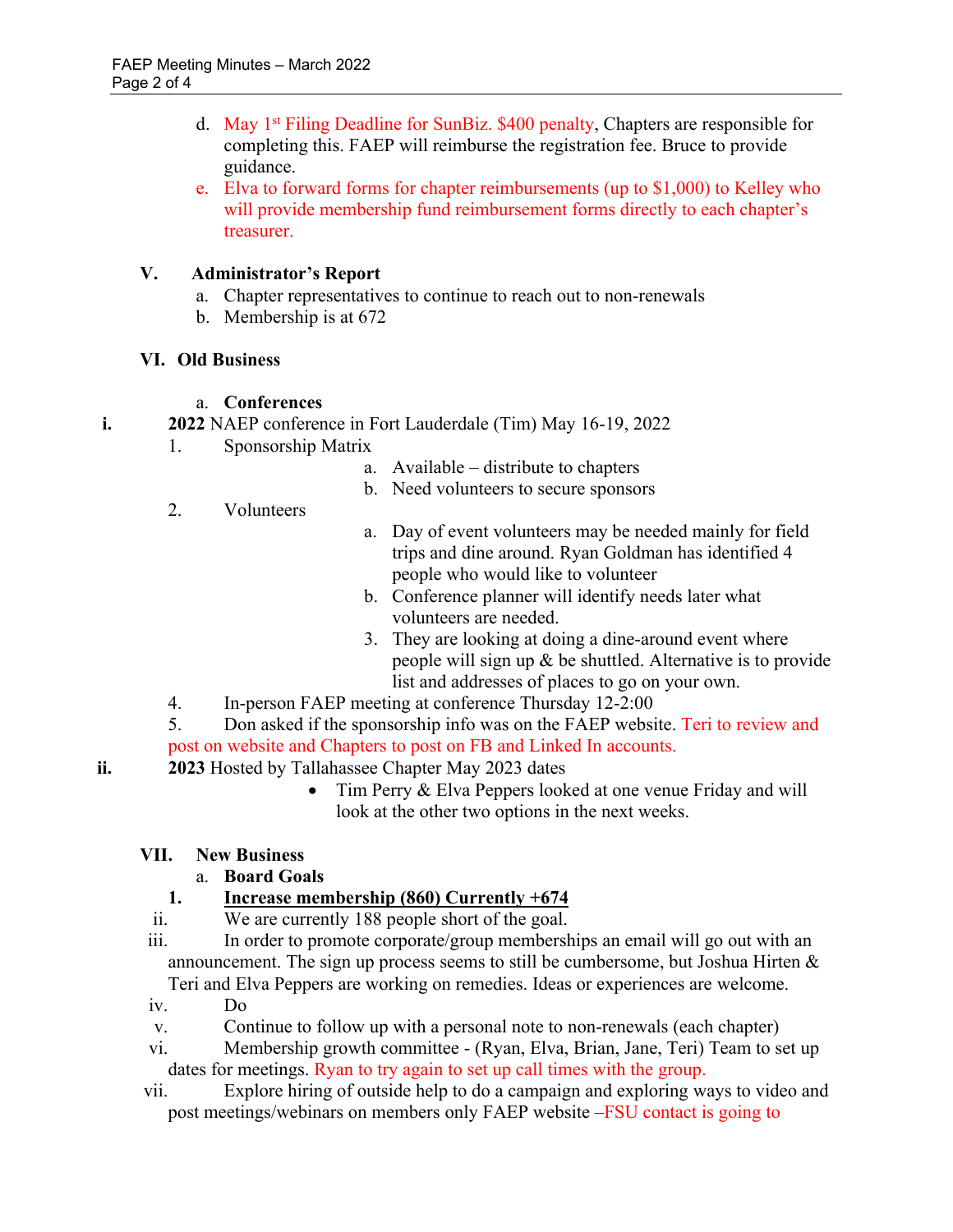forward Elva's info to some intern candidates. And Ryan to contact some intern candidates with his college contacts (Nova, FIU, FAU, Miami, Keys College)

### **2. Professional Training**

i. Offer training sessions around state to members only (soils, phase 1 ESA, PFAS, UMAM, Wetland, etc)

1. Soils Course to be the first training provided by FAEP to the chapters. Travis Richardson is willing to do this training for FAEP

- How many? A decision was not made, but South and treasure Coast felt like they could combine a two -day training in Palm Coast.
- Southwest just had a training so they would likely be later on the list for another session. Envision taking 2 years to make the class around the state. Second course to be Phase 1 ESA. FAEP needs to be sure to serve as many types of professionals to maintain value.
- Depending on sign ups 1-2 days because the class is limited to 15 people per session
- Cost: \$90 per half day session (intro & advanced) His fee \$2K for one day; the training would be open to members only with the option of becoming a member to take the class.
- Tally first session has been set for May  $10^{th} \& 11^{th}$
- Tampa Bay chapter is having trouble filling spots for an April 18-21 Richard Chinn WD class. The cost is \$1,000, which is a 20% discount. Wants to open it up to statewide FAEP members. Brian to send Melanie, who is the organizer, a note to contact Elva Peppers.

ii. Offer member-only recorded videos of chapter presentations

- Possible media intern to assist with setup for recording EP contacted FSU- received two names of people to contact, however may not be type of help we need.
- 3. **Beacon Publication and Articles Goal** 2 articles per chapter per year (Winter through Fall) –**Spring** issue (articles due April 1) Central, Northeast, Northwest, South; **Summer** issue (articles due July 1) Southwest, Tallahassee, Tampa Bay, Treasure Coast; **Fall** issue (articles due October 1) Central, Northeast, Northwest, South; **Winter** issue (articles due December 31) Southwest, Tallahassee, Tampa Bay, Treasure Coast
- 4. **Additional Member Benefits (suggestions)** skipped
- 5. **State Sponsored Student Scholarship** skipped
- **6. State Coordinated Community Service Day/Event** skipped
- **7. Ways to promote FAEP -skipped**
	- i. Attendance at Other conferences (booth/flyers/give aways)
	- ii. Swag items
	- iii. Awards program
	- iv. Calendar
	- v. Diversity programs/Women in Science/Young Professionals